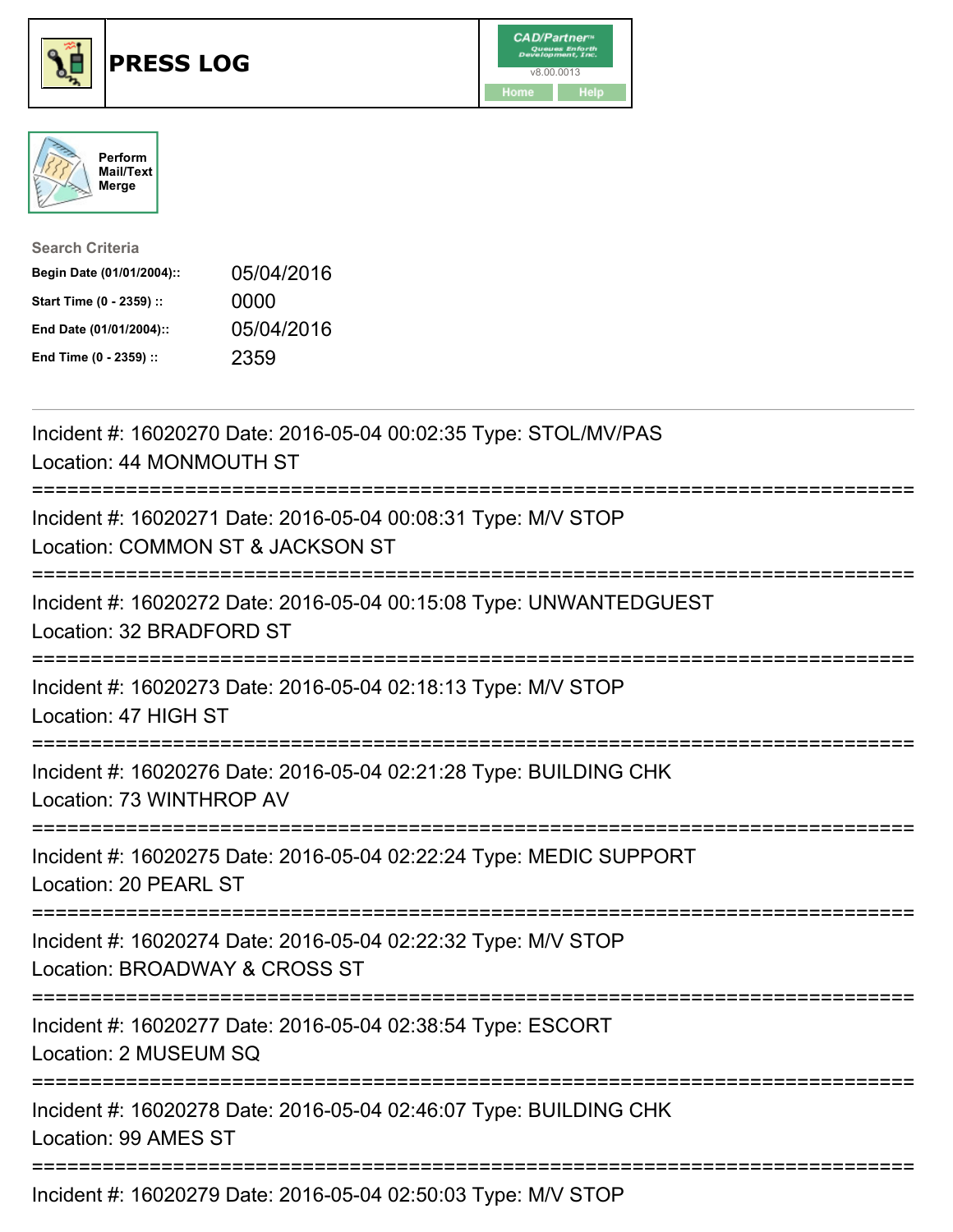| Location: BROADWAY & CROSS ST                                                                                                |  |
|------------------------------------------------------------------------------------------------------------------------------|--|
| Incident #: 16020280 Date: 2016-05-04 02:55:31 Type: M/V STOP<br>Location: 60 SARGENT ST                                     |  |
| Incident #: 16020281 Date: 2016-05-04 03:15:27 Type: ALARM/BURG<br>Location: METRO PCS / 95 JACKSON ST                       |  |
| Incident #: 16020282 Date: 2016-05-04 03:23:14 Type: BUILDING CHK<br>Location: AUTO ZONE / 380 BROADWAY                      |  |
| Incident #: 16020283 Date: 2016-05-04 03:23:49 Type: BUILDING CHK<br>Location: SAM'S FOOD STORE / 389 BROADWAY               |  |
| Incident #: 16020284 Date: 2016-05-04 03:24:28 Type: BUILDING CHK<br>Location: SEVEN ELEVEN / 370 BROADWAY                   |  |
| Incident #: 16020285 Date: 2016-05-04 03:24:48 Type: MEDIC SUPPORT<br><b>Location: 1 TREMONT ST</b>                          |  |
| =======================<br>Incident #: 16020286 Date: 2016-05-04 03:31:00 Type: BUILDING CHK<br>Location: 59B E HAVERHILL ST |  |
| Incident #: 16020287 Date: 2016-05-04 03:34:44 Type: M/V STOP<br>Location: BROADWAY & LOWELL ST                              |  |
| Incident #: 16020288 Date: 2016-05-04 03:37:16 Type: M/V STOP<br>Location: BROADWAY & CROSS ST                               |  |
| Incident #: 16020289 Date: 2016-05-04 03:44:40 Type: BUILDING CHK<br>Location: 8 S BROADWAY                                  |  |
| Incident #: 16020290 Date: 2016-05-04 03:48:00 Type: BUILDING CHK<br>Location: 180 COMMON ST                                 |  |
| Incident #: 16020292 Date: 2016-05-04 03:48:56 Type: M/V STOP<br>Location: ANDOVER ST & S UNION ST                           |  |
| Incident #: 16020291 Date: 2016-05-04 03:49:09 Type: BUILDING CHK<br>Location: WALGREENS / 220 S BROADWAY                    |  |
| Incident #: 16020293 Date: 2016-05-04 03:52:23 Type: BUILDING CHK                                                            |  |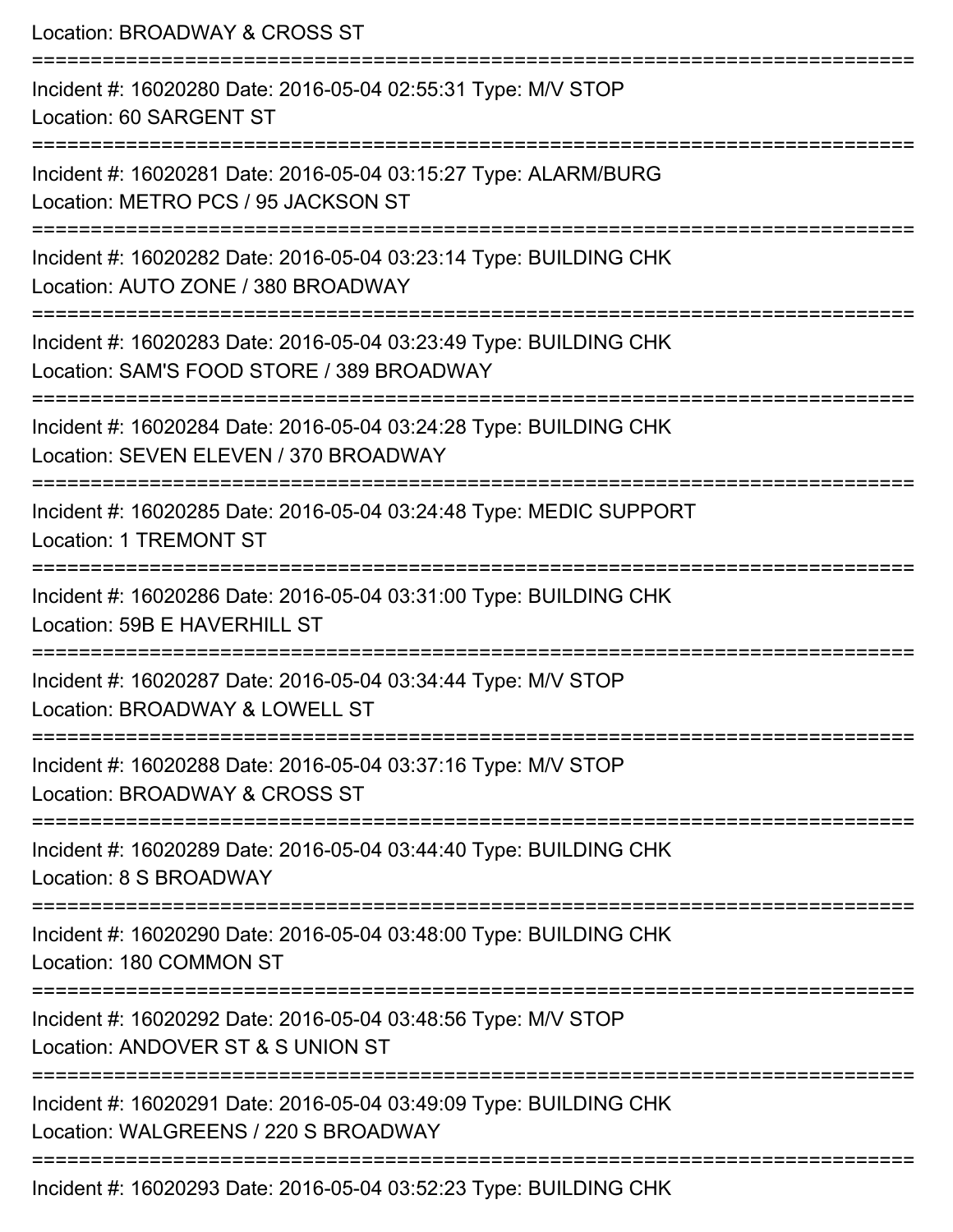| Incident #: 16020294 Date: 2016-05-04 03:58:56 Type: BUILDING CHK<br>Location: 325 WINTHROP AV                 |
|----------------------------------------------------------------------------------------------------------------|
| Incident #: 16020295 Date: 2016-05-04 04:03:47 Type: BUILDING CHK<br>Location: 235 WINTHROP AV                 |
| Incident #: 16020296 Date: 2016-05-04 04:11:19 Type: BUILDING CHK<br>Location: SUPERIOR CLEANERS / 37 ESSEX ST |
| Incident #: 16020297 Date: 2016-05-04 04:11:58 Type: M/V STOP<br>Location: HAVERHILL ST & WEST ST              |
| Incident #: 16020298 Date: 2016-05-04 04:12:38 Type: M/V STOP<br>Location: BEACON ST & GLENN ST                |
| Incident #: 16020299 Date: 2016-05-04 04:13:46 Type: BUILDING CHK<br>Location: 275 BROADWAY                    |
| Incident #: 16020300 Date: 2016-05-04 04:17:59 Type: M/V STOP<br>Location: S BROADWAY & FERGUSON ST            |
| Incident #: 16020301 Date: 2016-05-04 04:25:33 Type: BUILDING CHK<br>Location: 2 WEST ST                       |
| Incident #: 16020302 Date: 2016-05-04 04:37:46 Type: BUILDING CHK<br>Location: 309 S BROADWAY                  |
| Incident #: 16020303 Date: 2016-05-04 06:17:01 Type: AUTO ACC/NO PI<br>Location: 51 BROOK ST                   |
| Incident #: 16020304 Date: 2016-05-04 06:19:10 Type: E911 HANGUP<br>Location: 8 DURANT ST FL 3RD               |
| Incident #: 16020305 Date: 2016-05-04 06:30:39 Type: AUTO ACC/NO PI<br>Location: 153 LAWRENCE ST               |
| Incident #: 16020306 Date: 2016-05-04 06:35:19 Type: DEATH SUDDEN<br>Location: 2A SYLVESTER ST                 |
| Incident #: 16020307 Date: 2016-05-04 06:48:53 Type: TRAINING                                                  |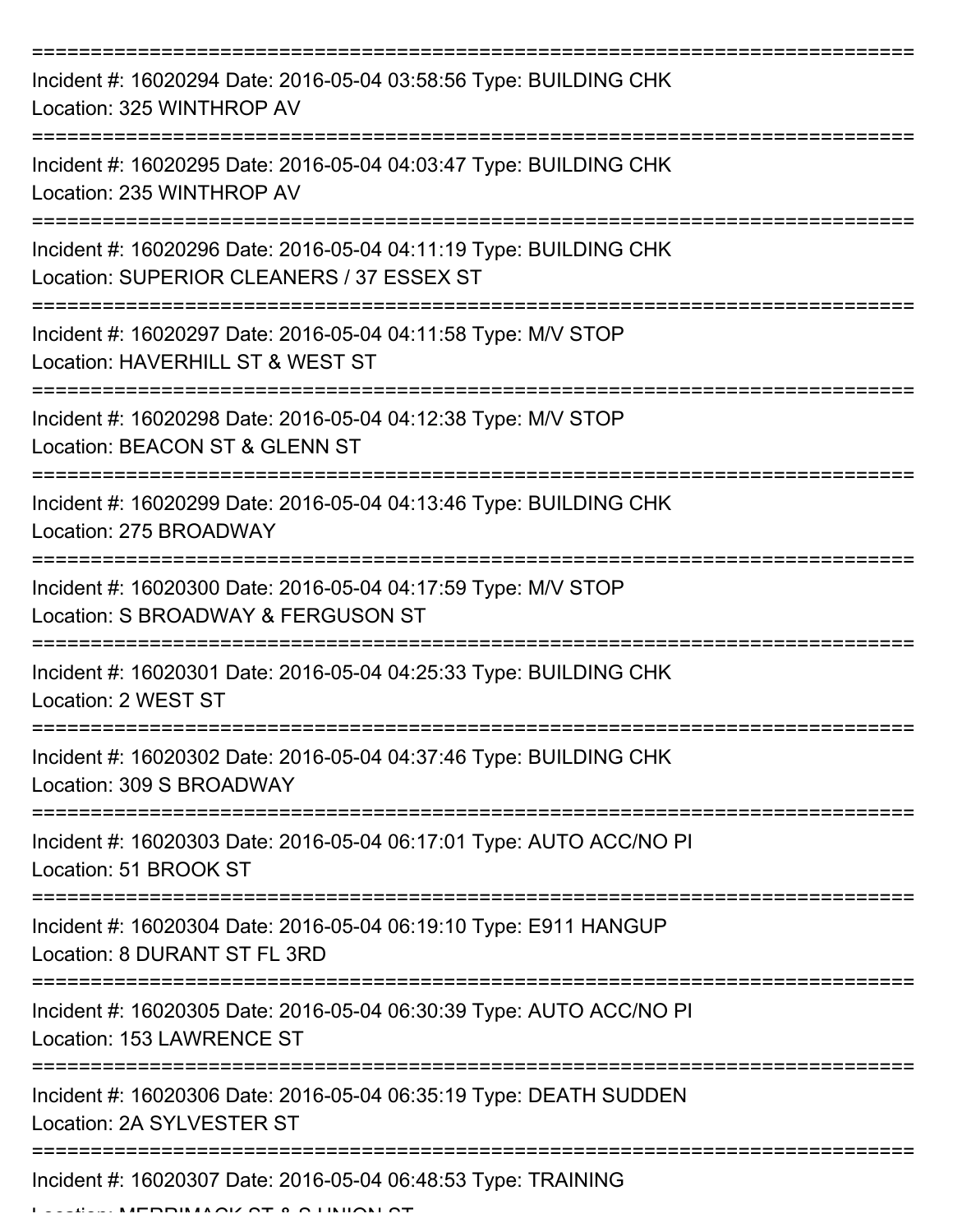| Incident #: 16020308 Date: 2016-05-04 07:06:06 Type: B&E/MV/PAST<br>Location: 34 BUTLER ST                         |
|--------------------------------------------------------------------------------------------------------------------|
| Incident #: 16020309 Date: 2016-05-04 07:09:14 Type: LARCENY/PAST<br>Location: 426 S BROADWAY #7                   |
| Incident #: 16020310 Date: 2016-05-04 07:21:26 Type: STOL/MV/PAS<br>Location: 22 PLEASANT ST                       |
| Incident #: 16020311 Date: 2016-05-04 07:32:51 Type: ALARM/BURG<br>Location: MT VERNON LIQUORS / 421 S BROADWAY    |
| Incident #: 16020312 Date: 2016-05-04 07:43:16 Type: SUS PERS/MV<br>Location: BROADWAY & HAVERHILL ST              |
| Incident #: 16020313 Date: 2016-05-04 07:52:35 Type: ALARMS<br>Location: 95 JACKSON ST                             |
| Incident #: 16020314 Date: 2016-05-04 07:54:40 Type: DRUG VIO<br>Location: 138 DRACUT ST FL 2ND                    |
| Incident #: 16020315 Date: 2016-05-04 08:01:26 Type: UNWANTEDGUEST<br>Location: 431 S UNION ST                     |
| Incident #: 16020316 Date: 2016-05-04 08:04:03 Type: LARCENY/PAST<br>Location: COR UNUM MEAL CENTER / 191 SALEM ST |
| Incident #: 16020317 Date: 2016-05-04 08:04:27 Type: ANIMAL COMPL<br>Location: BOSTON MARKET / 435 WINTHROP AV     |
| Incident #: 16020318 Date: 2016-05-04 08:05:41 Type: DOMESTIC/PAST<br>Location: 30 ROBINSON CT                     |
| Incident #: 16020319 Date: 2016-05-04 08:15:41 Type: LARCENY/PAST<br>Location: 244 MT VERNON ST                    |
| Incident #: 16020320 Date: 2016-05-04 08:28:32 Type: RECOV/STOL/MV<br>Location: 77 GROTON ST                       |
| Incident #: 16020321 Date: 2016-05-04 08:32:27 Type: NOTIFICATION                                                  |

Location: 22B PLEASANT ST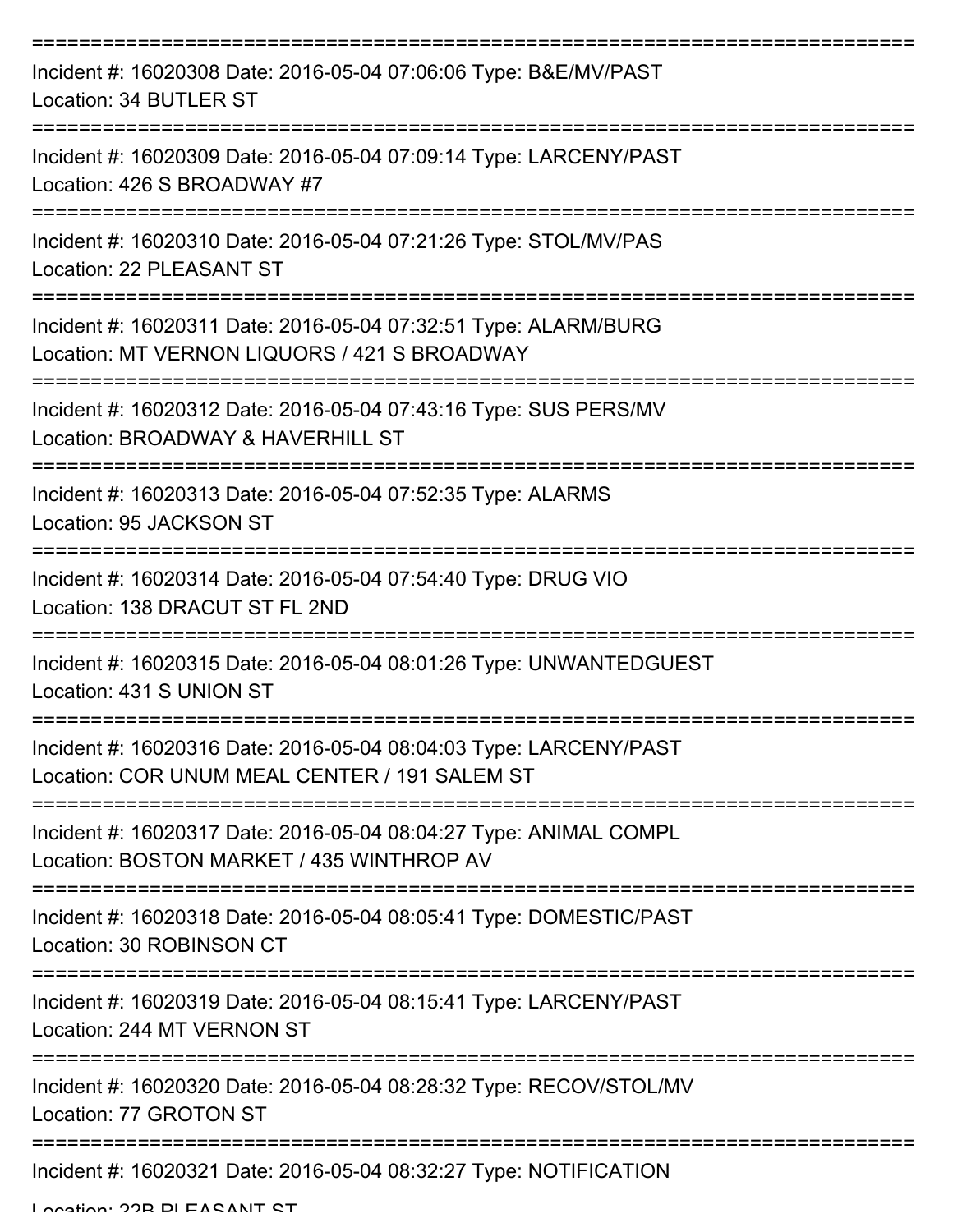| Incident #: 16020322 Date: 2016-05-04 08:38:54 Type: LARCENY/PAST<br>Location: U-HAUL RENTAL / 375 BROADWAY        |
|--------------------------------------------------------------------------------------------------------------------|
| Incident #: 16020323 Date: 2016-05-04 08:39:46 Type: LIC PLATE STO<br>Location: 22 PLEASANT ST                     |
| Incident #: 16020324 Date: 2016-05-04 08:48:16 Type: SEIZED PROP<br>Location: HENNESSEY SCHOOL / 122 HANCOCK ST    |
| Incident #: 16020325 Date: 2016-05-04 09:10:35 Type: LARCENY/PAST<br>Location: COR UNUM MEAL CENTER / 191 SALEM ST |
| Incident #: 16020326 Date: 2016-05-04 09:20:53 Type: HIT & RUN M/V<br>Location: ANDOVER ST & PARKER ST             |
| Incident #: 16020327 Date: 2016-05-04 09:28:57 Type: INVEST CONT<br>Location: 62 HAMPSHIRE ST #1A                  |
| Incident #: 16020328 Date: 2016-05-04 09:45:07 Type: M/V STOP<br>Location: WINTHROP & CAMBRIDGE                    |
| Incident #: 16020329 Date: 2016-05-04 09:50:35 Type: DISTURBANCE<br>Location: MCDONALDS / 50 BROADWAY              |
| Incident #: 16020330 Date: 2016-05-04 09:56:10 Type: M/V STOP<br>Location: 229 ANDOVER ST                          |
| Incident #: 16020331 Date: 2016-05-04 09:57:56 Type: LARCENY/ATTMEPT<br>Location: 10 JACKSON TER FL 2              |
| Incident #: 16020332 Date: 2016-05-04 10:06:38 Type: B&E/MV/PAST<br>Location: 19 POPLAR ST                         |
| Incident #: 16020333 Date: 2016-05-04 10:13:27 Type: SUS PERS/MV<br>Location: 572 ESSEX ST                         |
| Incident #: 16020334 Date: 2016-05-04 10:16:26 Type: M/V STOP<br>Location: S UNION ST & SALEM ST                   |
| Incident #: 16020335 Date: 2016-05-04 10:18:16 Type: INVEST CONT                                                   |

Location: 163 WATER ST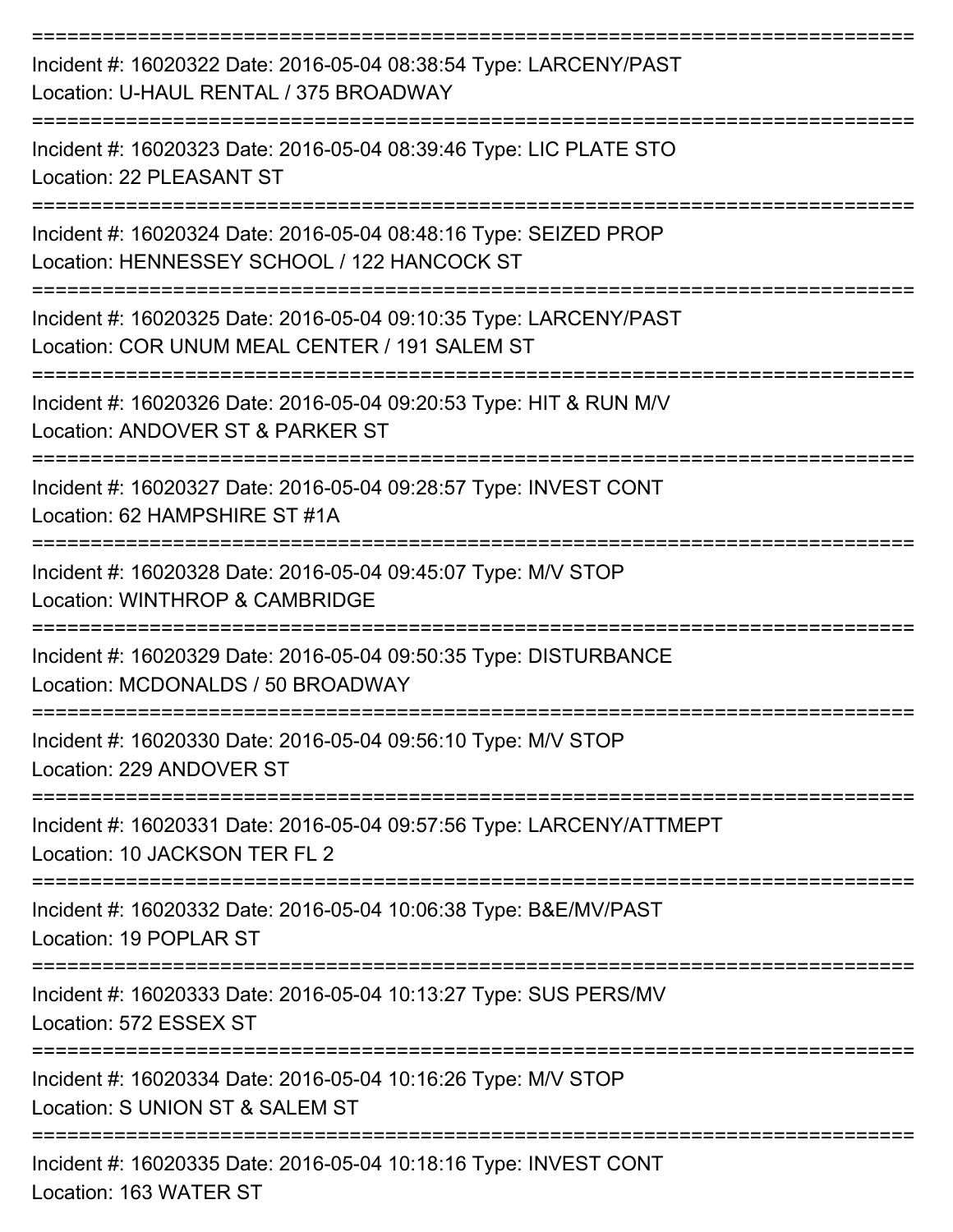| Incident #: 16020336 Date: 2016-05-04 10:19:18 Type: 209A/SERVE<br>Location: 89 WOODLAND ST                                                 |
|---------------------------------------------------------------------------------------------------------------------------------------------|
| =========================<br>Incident #: 16020337 Date: 2016-05-04 10:26:20 Type: 209A/SERVE<br>Location: 31 POPLAR ST                      |
| Incident #: 16020338 Date: 2016-05-04 10:32:46 Type: INVESTIGATION<br><b>Location: 99 NEWBURY ST</b><br>=================================== |
| Incident #: 16020339 Date: 2016-05-04 10:33:28 Type: TOW OF M/V<br>Location: BROADWAY & LOWELL ST                                           |
| Incident #: 16020340 Date: 2016-05-04 10:35:19 Type: 209A/SERVE<br>Location: 34 WASHINGTON ST                                               |
| Incident #: 16020341 Date: 2016-05-04 10:43:43 Type: MEDIC SUPPORT<br>Location: 68 BERKELEY ST #2ND                                         |
| Incident #: 16020342 Date: 2016-05-04 10:43:45 Type: DISTURBANCE<br>Location: 2 APPLETON ST                                                 |
| Incident #: 16020343 Date: 2016-05-04 10:51:04 Type: M/V STOP<br>Location: BROADWAY & LOWELL ST                                             |
| Incident #: 16020344 Date: 2016-05-04 10:56:01 Type: 209A/SERVE<br>Location: 400 LOWELL ST                                                  |
| Incident #: 16020345 Date: 2016-05-04 10:56:42 Type: M/V STOP<br>Location: BROADWAY & LOWELL ST                                             |
| Incident #: 16020346 Date: 2016-05-04 11:00:08 Type: M/V STOP<br>Location: BROADWAY & LOWELL ST                                             |
| Incident #: 16020347 Date: 2016-05-04 11:01:00 Type: M/V STOP<br>Location: FARNHAM ST & OSGOOD ST                                           |
| Incident #: 16020348 Date: 2016-05-04 11:01:27 Type: 209A/SERVE<br>Location: 405 ANDOVER ST                                                 |
| Incident #: 16020349 Date: 2016-05-04 11:01:46 Type: DRUG VIO<br>Location: 374 HAVERHILL ST                                                 |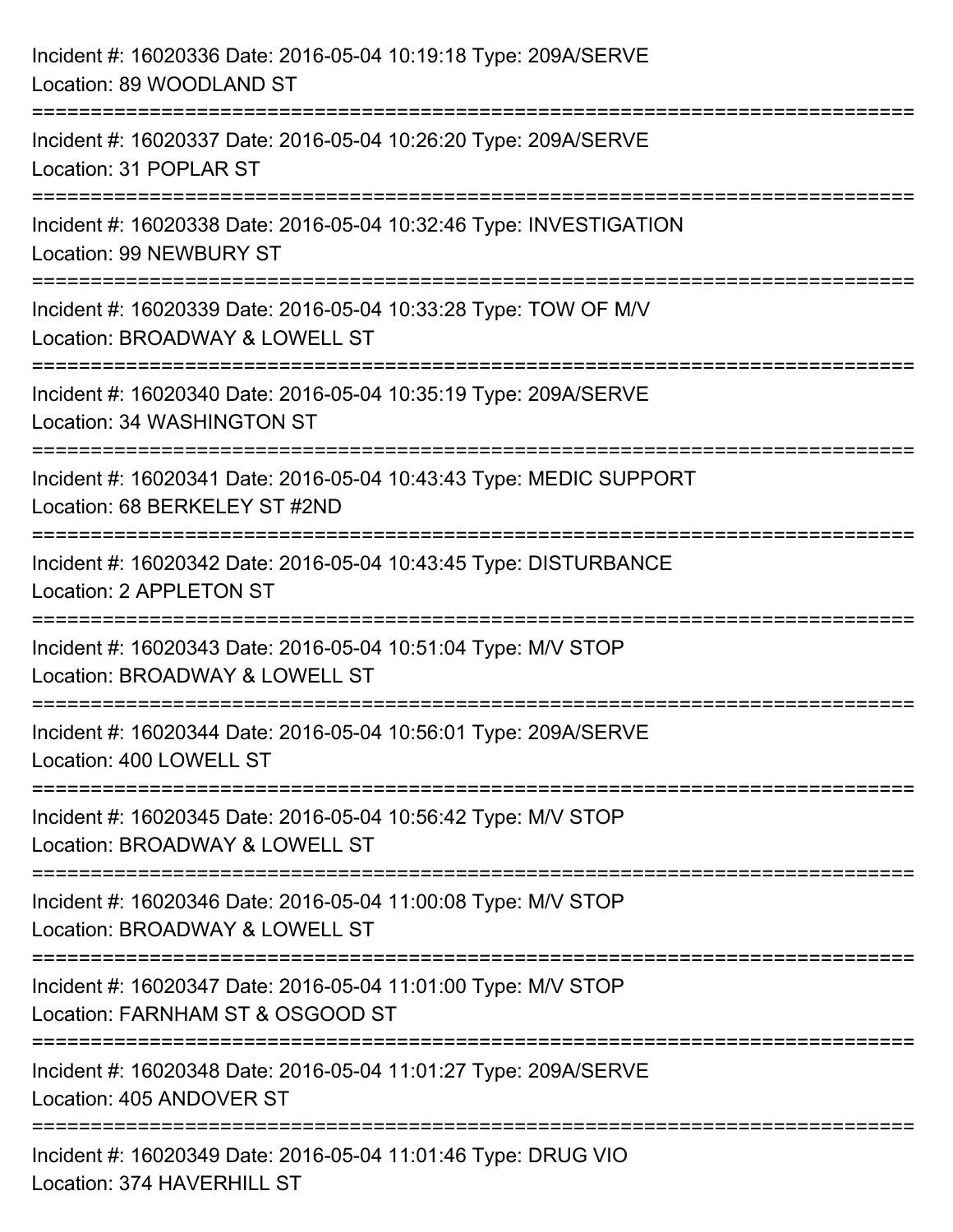| Incident #: 16020351 Date: 2016-05-04 11:06:26 Type: GENERAL SERV<br>Location: BROADWAY & PARK ST                                                                       |
|-------------------------------------------------------------------------------------------------------------------------------------------------------------------------|
| Incident #: 16020350 Date: 2016-05-04 11:06:30 Type: M/V STOP<br>Location: BROADWAY & LOWELL ST                                                                         |
| Incident #: 16020352 Date: 2016-05-04 11:16:13 Type: 209A/SERVE<br>Location: 364 ANDOVER ST                                                                             |
| Incident #: 16020353 Date: 2016-05-04 11:21:19 Type: 209A/SERVE<br>Location: 115 CAMBRIDGE ST                                                                           |
| Incident #: 16020354 Date: 2016-05-04 11:21:37 Type: INVEST CONT<br>Location: 32 TEWKSBURY ST                                                                           |
| Incident #: 16020355 Date: 2016-05-04 11:28:45 Type: TOW OF M/V<br>Location: 254 BAILEY ST                                                                              |
| Incident #: 16020356 Date: 2016-05-04 11:33:45 Type: 209A/SERVE<br>Location: 90 LOWELL ST                                                                               |
| Incident #: 16020357 Date: 2016-05-04 11:37:10 Type: 209A/SERVE<br>Location: 90 LOWELL ST                                                                               |
| Incident #: 16020358 Date: 2016-05-04 11:38:02 Type: 209A/SERVE<br>Location: 90 LOWELL ST                                                                               |
| Incident #: 16020359 Date: 2016-05-04 11:39:07 Type: 209A/SERVE<br>Location: 90 LOWELL ST                                                                               |
| ----------------------------------<br>-----------------------------------<br>Incident #: 16020360 Date: 2016-05-04 11:39:51 Type: LARCENY/PAST<br>Location: 50 BROADWAY |
| Incident #: 16020361 Date: 2016-05-04 11:39:58 Type: 209A/SERVE<br>Location: 198 PHILLIPS ST                                                                            |
| Incident #: 16020362 Date: 2016-05-04 11:54:46 Type: ALARM/BURG<br>Location: DELUCA RESD. / 22 CRESTSHIRE DR                                                            |
| Incident #: 16020363 Date: 2016-05-04 12:00:35 Type: ALARM/BURG<br>Location: COLUMBIA SEAT COVER / 387 WATER ST                                                         |

===========================================================================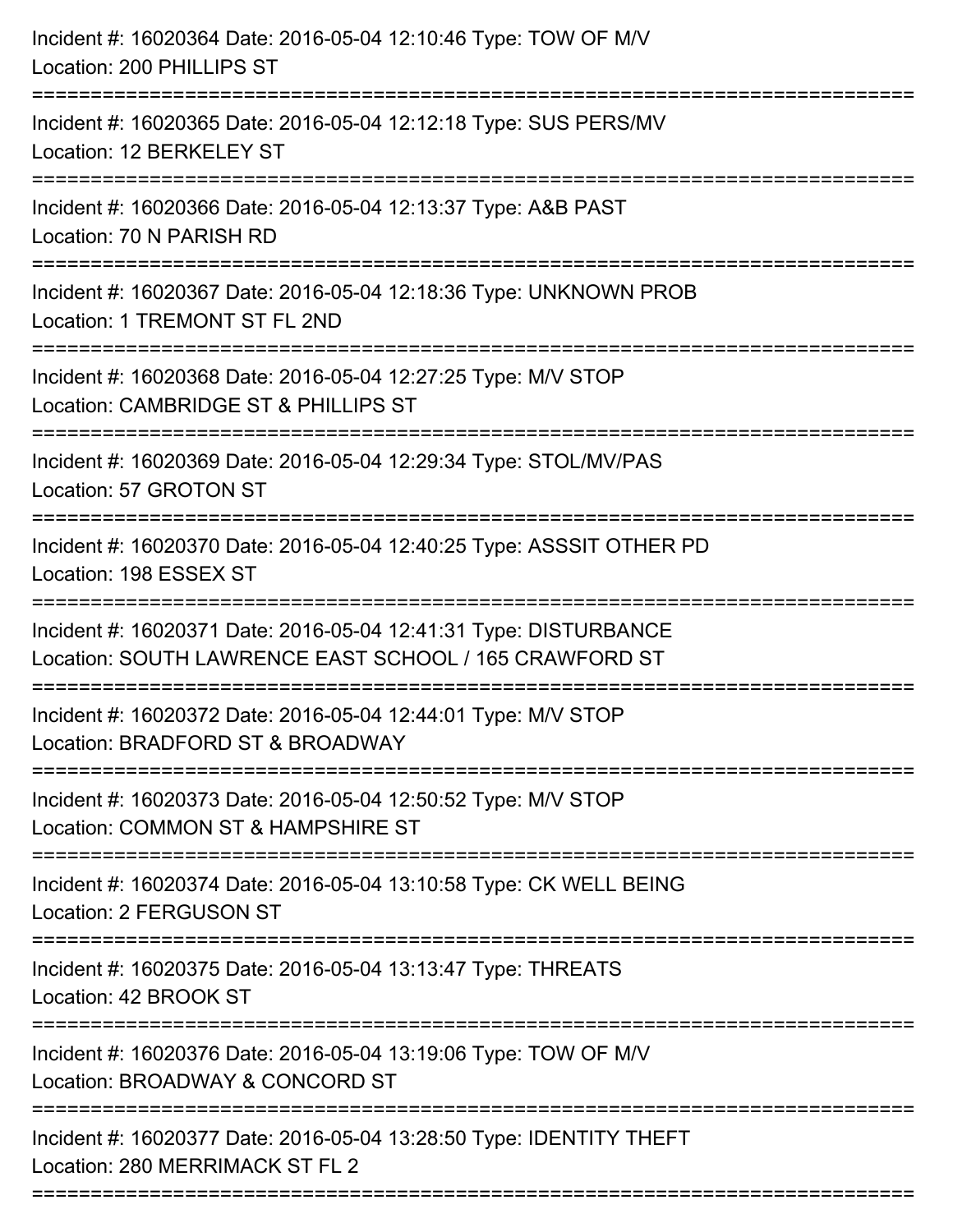Location: 71 N PARISH RD

| Incident #: 16020379 Date: 2016-05-04 13:57:24 Type: INVESTIGATION<br>Location: 21 HIGHLAWN AV                                    |
|-----------------------------------------------------------------------------------------------------------------------------------|
| Incident #: 16020380 Date: 2016-05-04 13:59:06 Type: DRUG VIO<br><b>Location: PORTLAND ST</b>                                     |
| Incident #: 16020381 Date: 2016-05-04 14:02:12 Type: SHOPLIFTING<br>Location: 266 BROADWAY                                        |
| Incident #: 16020382 Date: 2016-05-04 14:26:52 Type: AUTO ACC/NO PI<br>Location: BAILEY ST & PARKER ST                            |
| Incident #: 16020384 Date: 2016-05-04 14:34:41 Type: M/V STOP<br>Location: AVON ST & TRINITY ST                                   |
| Incident #: 16020383 Date: 2016-05-04 14:34:51 Type: WARRANT SERVE<br>Location: 60 ALLEN ST                                       |
| Incident #: 16020385 Date: 2016-05-04 14:44:43 Type: M/V STOP<br>Location: 90 BROADWAY                                            |
| Incident #: 16020386 Date: 2016-05-04 14:48:16 Type: UNWANTEDGUEST<br>Location: 431 S UNION ST                                    |
| :==================================<br>Incident #: 16020387 Date: 2016-05-04 14:57:42 Type: INVEST CONT<br>Location: 700 ESSEX ST |
| Incident #: 16020388 Date: 2016-05-04 15:02:23 Type: INVESTIGATION<br>Location: 200 COMMON ST                                     |
| Incident #: 16020389 Date: 2016-05-04 15:03:00 Type: M/V STOP<br>Location: 250 JACKSON ST                                         |
| Incident #: 16020390 Date: 2016-05-04 15:09:24 Type: UNWANTEDGUEST<br>Location: 45 BROADWAY                                       |
| Incident #: 16020391 Date: 2016-05-04 15:12:03 Type: INVEST CONT<br>Location: 671 ESSEX ST                                        |
|                                                                                                                                   |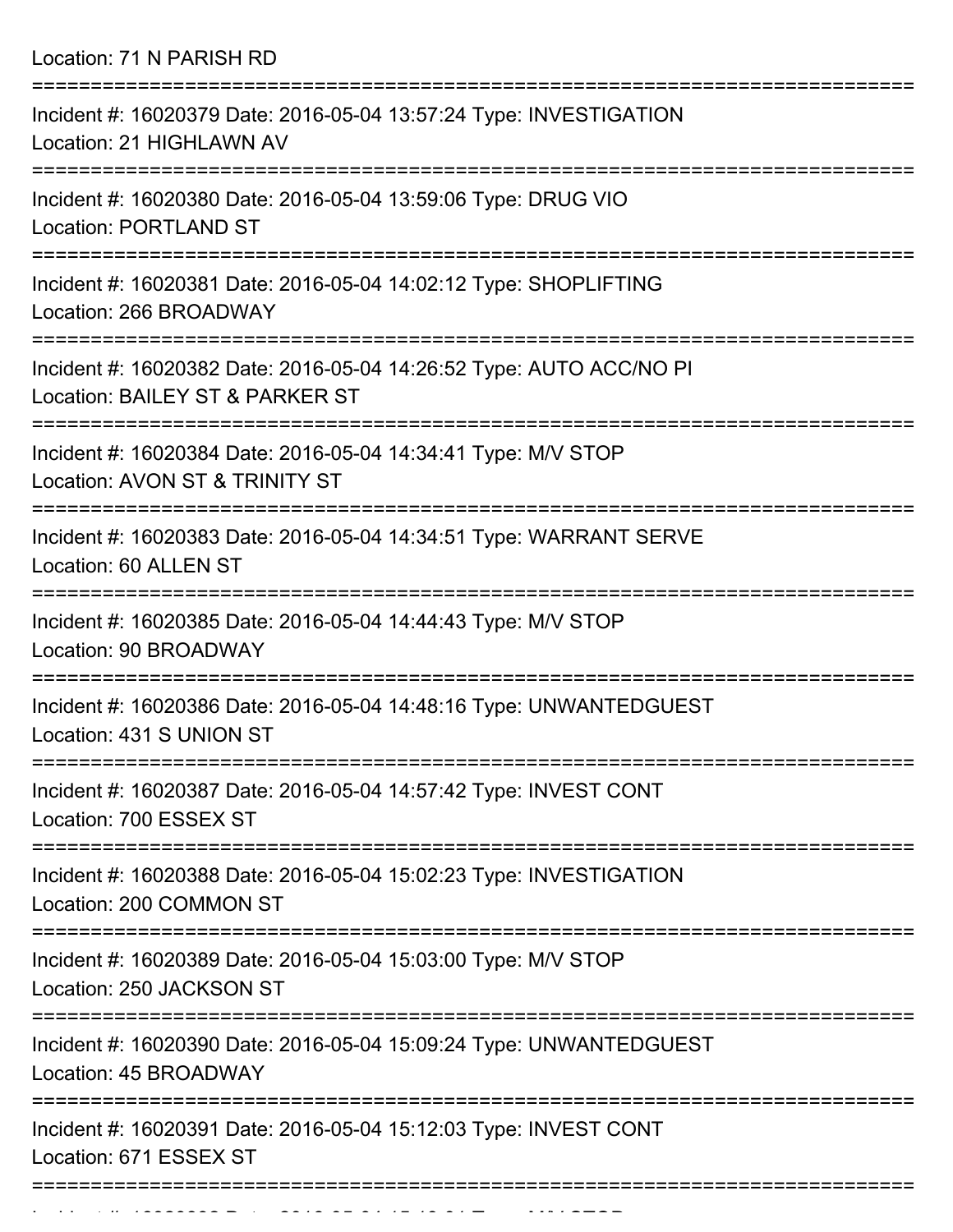Location: 448 S UNION ST =========================================================================== Incident #: 16020393 Date: 2016-05-04 15:25:14 Type: M/V STOP Location: 31 PARKER ST =========================================================================== Incident #: 16020394 Date: 2016-05-04 15:32:59 Type: M/V STOP Location: 100 PARKER ST =========================================================================== Incident #: 16020395 Date: 2016-05-04 15:34:33 Type: M/V STOP Location: 379 HAVERHILL ST =========================================================================== Incident #: 16020396 Date: 2016-05-04 15:38:52 Type: AUTO ACC/NO PI Location: BROADWAY & DAISY ST =========================================================================== Incident #: 16020397 Date: 2016-05-04 15:40:01 Type: M/V STOP Location: BROADWAY & CONCORD ST =========================================================================== Incident #: 16020400 Date: 2016-05-04 15:45:14 Type: LOST PROPERTY Location: 151 ESSEX ST =========================================================================== Incident #: 16020398 Date: 2016-05-04 15:46:05 Type: SUS PERS/MV Location: AMABLE / 304 JACKSON ST =========================================================================== Incident #: 16020399 Date: 2016-05-04 15:47:08 Type: M/V STOP Location: GARDEN ST & NEWBURY ST =========================================================================== Incident #: 16020401 Date: 2016-05-04 15:49:49 Type: M/V STOP Location: PAISANO'S / 265 MERRIMACK ST =========================================================================== Incident #: 16020402 Date: 2016-05-04 15:51:04 Type: M/V STOP Location: S BROADWAY & WOLCOTT =========================================================================== Incident #: 16020403 Date: 2016-05-04 16:01:15 Type: AUTO ACC/NO PI Location: LOWELL ST & OXFORD ST =========================================================================== Incident #: 16020404 Date: 2016-05-04 16:04:24 Type: M/V STOP Location: MT VERNON CIR =========================================================================== Incident #: 16020405 Date: 2016-05-04 16:21:59 Type: AUTO ACC/NO PI Location: 436 LOWELL ST

========================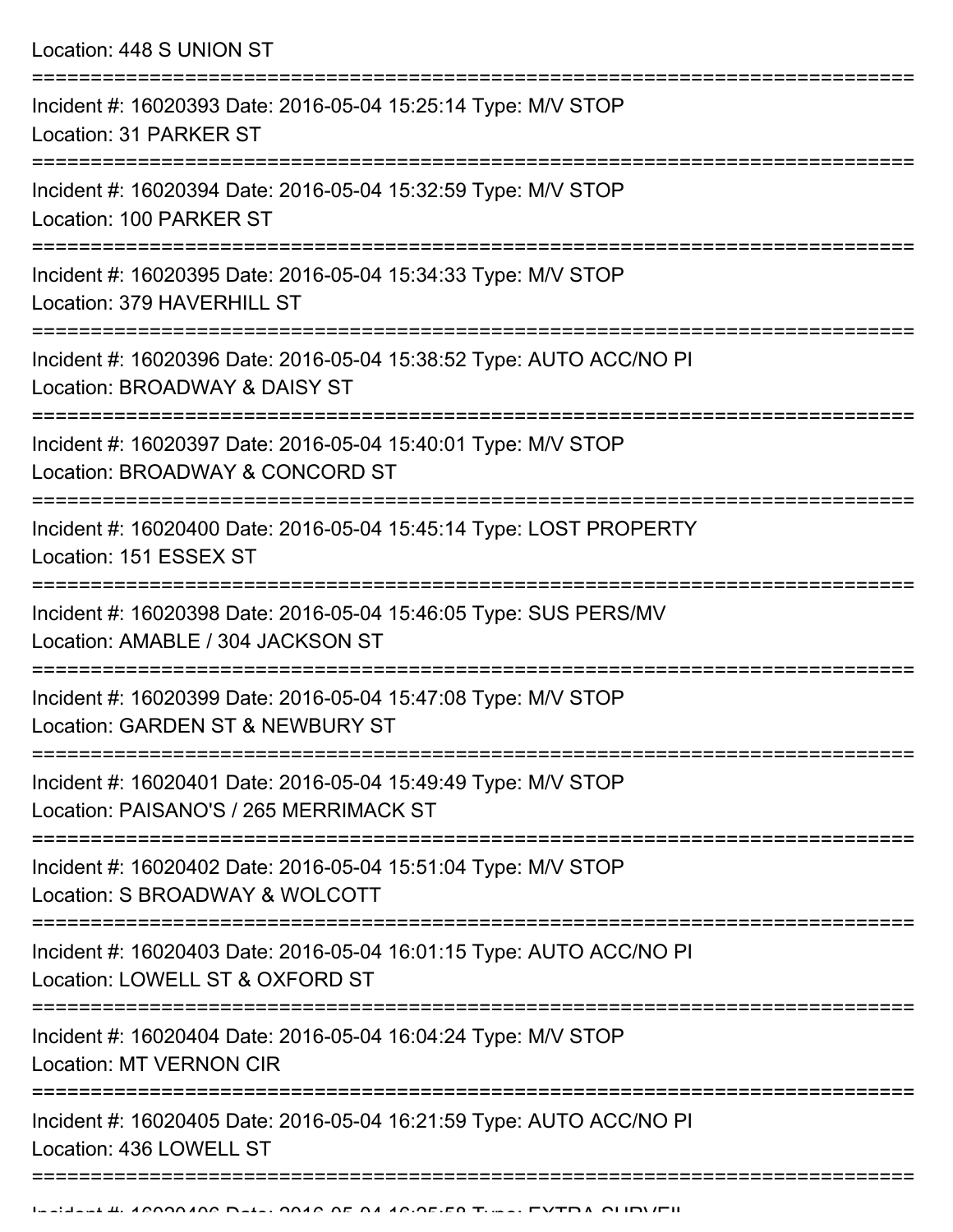| Location: MARKET ST & PARKER ST                                                                                                        |
|----------------------------------------------------------------------------------------------------------------------------------------|
| Incident #: 16020407 Date: 2016-05-04 16:31:27 Type: MEDIC SUPPORT<br>Location: 340 METHUEN ST                                         |
| Incident #: 16020408 Date: 2016-05-04 16:33:15 Type: AUTO ACC/NO PI<br>Location: MERRIMACK ST & S UNION ST                             |
| Incident #: 16020409 Date: 2016-05-04 16:38:03 Type: UNWANTEDGUEST<br>Location: 161 PARK ST #1                                         |
| Incident #: 16020410 Date: 2016-05-04 16:42:41 Type: ALARM/BURG<br>Location: DYKMAN WELDING / 85 BLANCHARD ST                          |
| Incident #: 16020411 Date: 2016-05-04 16:43:59 Type: HIT & RUN M/V<br>Location: MERRIMACK ST & S UNION ST                              |
| ====================================<br>Incident #: 16020412 Date: 2016-05-04 16:54:04 Type: AUTO ACC/PI<br>Location: WINTHROP AV      |
| Incident #: 16020413 Date: 2016-05-04 17:00:21 Type: MEDIC SUPPORT<br>Location: ERVING AV & JACKSON ST                                 |
| ============<br>Incident #: 16020414 Date: 2016-05-04 17:02:20 Type: DRUG VIO<br>Location: 120 MYRTLE ST                               |
| ------------------------------<br>Incident #: 16020415 Date: 2016-05-04 17:14:01 Type: SUS PERS/MV<br>Location: ORCHARD ST & GARDEN ST |
| Incident #: 16020416 Date: 2016-05-04 17:22:56 Type: M/V STOP<br>Location: AUBURN ST & HAMPSHIRE ST                                    |
| Incident #: 16020417 Date: 2016-05-04 17:24:31 Type: MEDIC SUPPORT<br>Location: 181 WEST ST                                            |
| =====================<br>Incident #: 16020418 Date: 2016-05-04 17:51:17 Type: M/V STOP<br>Location: ARLINGTON ST & BASSWOOD ST         |
| Incident #: 16020419 Date: 2016-05-04 17:55:35 Type: DOMESTIC/PROG<br>Location: 204 S UNION ST #3R                                     |
| Incident #: 16020420 Date: 2016-05-04 18:01:36 Type: MAL DAMAGE                                                                        |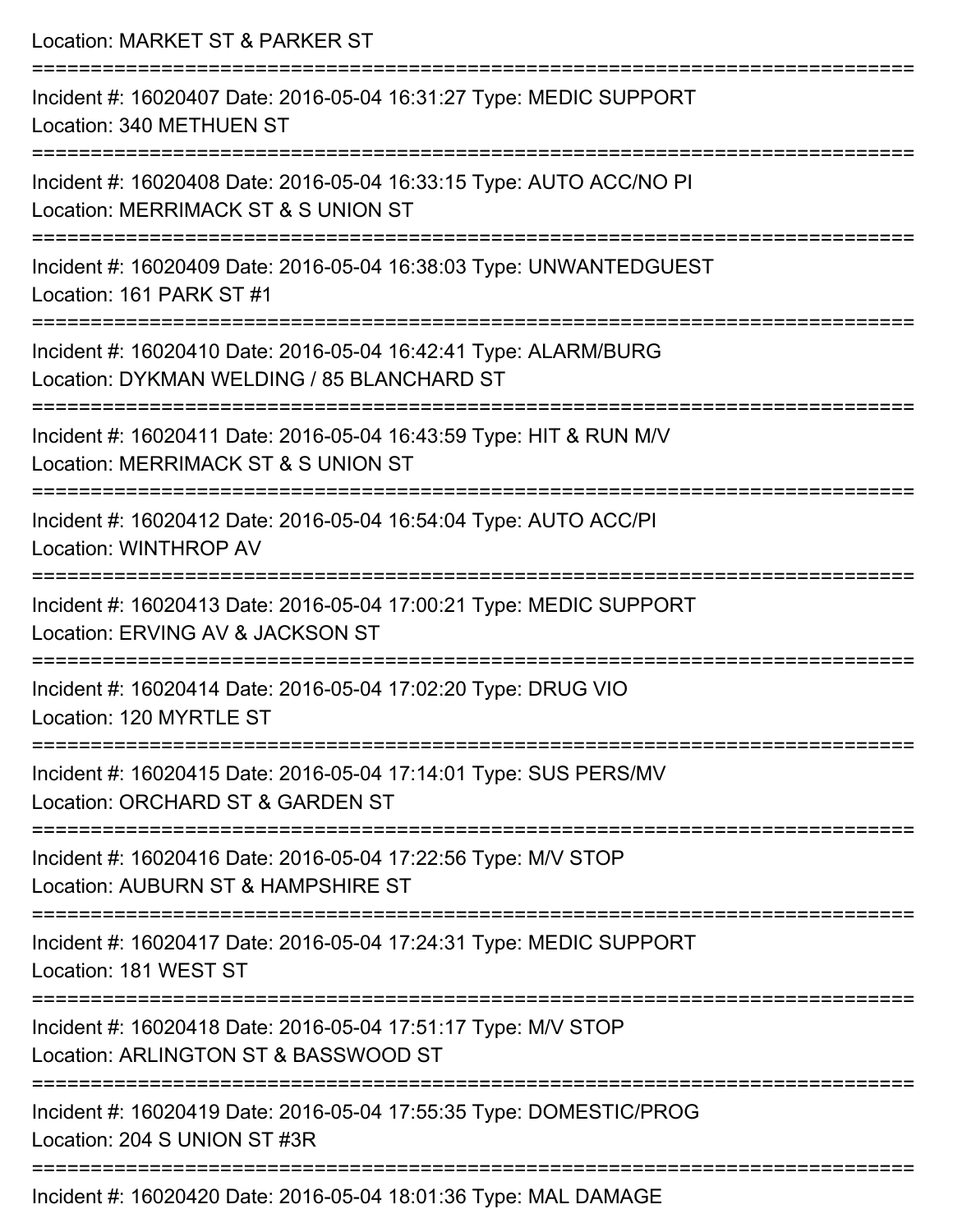| Incident #: 16020421 Date: 2016-05-04 18:15:54 Type: DRUG VIO<br><b>Location: SHERIDAN ST</b>                                   |
|---------------------------------------------------------------------------------------------------------------------------------|
| Incident #: 16020422 Date: 2016-05-04 18:25:45 Type: INVEST CONT<br>Location: 101 GREENWOOD ST                                  |
| Incident #: 16020423 Date: 2016-05-04 18:27:10 Type: DOMESTIC/PAST<br>Location: 10 TENNEY ST                                    |
| Incident #: 16020424 Date: 2016-05-04 18:33:56 Type: M/V STOP<br>Location: AMESBURY ST & LOWELL ST                              |
| Incident #: 16020425 Date: 2016-05-04 18:38:15 Type: M/V STOP<br>Location: BOXFORD ST & S UNION ST                              |
| ================<br>Incident #: 16020426 Date: 2016-05-04 18:40:28 Type: FRAUD<br>Location: 64 ROWE ST                          |
| Incident #: 16020427 Date: 2016-05-04 18:46:57 Type: WARRANT SERVE<br>Location: BROADWAY & COMMON ST                            |
| Incident #: 16020428 Date: 2016-05-04 18:59:28 Type: B&E/MV/PAST<br>Location: 426 S BROADWAY                                    |
| Incident #: 16020429 Date: 2016-05-04 19:42:42 Type: AUTO ACC/UNK PI<br>Location: 141 E HAVERHILL ST                            |
| Incident #: 16020430 Date: 2016-05-04 20:01:19 Type: M/V STOP<br>Location: 141 E HAVERHILL ST                                   |
| Incident #: 16020431 Date: 2016-05-04 20:03:43 Type: M/V STOP<br>Location: 17 ACTON ST                                          |
| =====================<br>Incident #: 16020432 Date: 2016-05-04 20:16:25 Type: SUS PERS/MV<br>Location: ARLINGTON ST & TENNEY ST |
| Incident #: 16020433 Date: 2016-05-04 20:16:44 Type: ALARM/BURG<br>Location: EL CESAR RESTURANT / 99 ESSEX ST                   |
| Incident #: 16020434 Date: 2016-05-04 21:04:24 Type: M/V STOP                                                                   |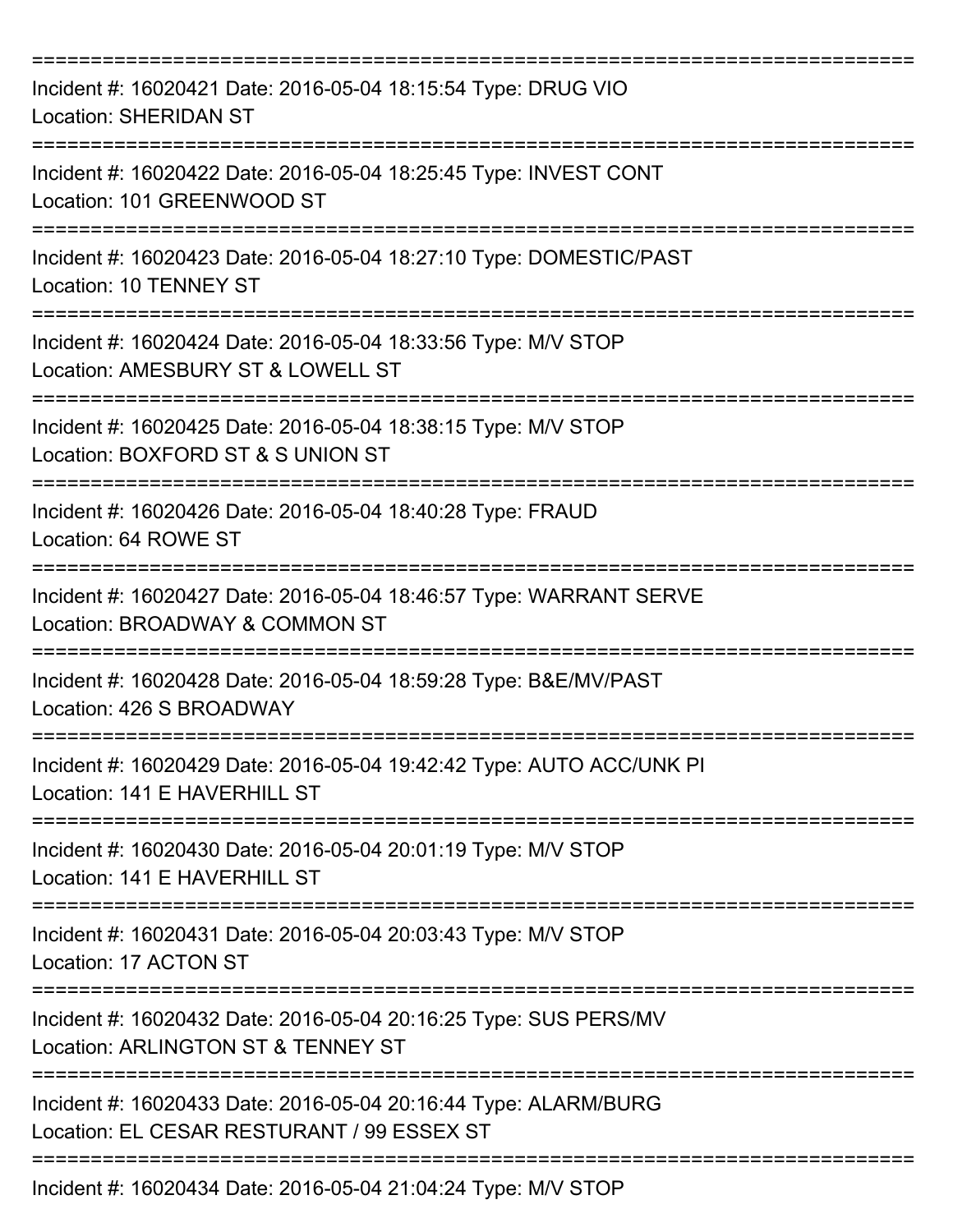| Incident #: 16020435 Date: 2016-05-04 21:05:09 Type: MEDIC SUPPORT<br>Location: 51 WARREN ST                   |
|----------------------------------------------------------------------------------------------------------------|
| Incident #: 16020436 Date: 2016-05-04 21:21:13 Type: TOW/REPOSSED<br>Location: 159 PROSPECT ST                 |
| Incident #: 16020437 Date: 2016-05-04 21:27:28 Type: TOW/REPOSSED<br>Location: 312 WATER ST                    |
| Incident #: 16020438 Date: 2016-05-04 21:36:00 Type: M/V STOP<br>Location: 525 ESSEX ST                        |
| Incident #: 16020439 Date: 2016-05-04 21:39:44 Type: A&B PAST<br>Location: 28 SPRINGFIELD ST FL 2              |
| Incident #: 16020440 Date: 2016-05-04 22:14:01 Type: NOISE ORD<br>Location: HONDA DEALERSHIP / COMMONWEALTH DR |
| Incident #: 16020441 Date: 2016-05-04 22:20:36 Type: ALARMS<br>Location: PACIFIC MILLS / 300 CANAL ST FL 1     |
| Incident #: 16020442 Date: 2016-05-04 22:36:46 Type: ALARMS<br>Location: 65 MANN ST                            |
| Incident #: 16020443 Date: 2016-05-04 23:13:12 Type: MEDIC SUPPORT<br>Location: 7 FOREST ST                    |
| Incident #: 16020444 Date: 2016-05-04 23:40:15 Type: DOMESTIC/PROG<br>Location: ADAMS ST & DEVONSHIRE ST       |
| Incident #: 16020445 Date: 2016-05-04 23:51:15 Type: M/V STOP<br>Location: ANDOVER ST & BEACON ST              |
| Incident #: 16020446 Date: 2016-05-04 23:52:05 Type: M/V STOP<br>Location: 3 N PARISH RD                       |
| Incident #: 16020447 Date: 2016-05-04 23:58:28 Type: STOL/MV/PAS<br>Location: 65 STEARNS AV                    |

===========================================================================